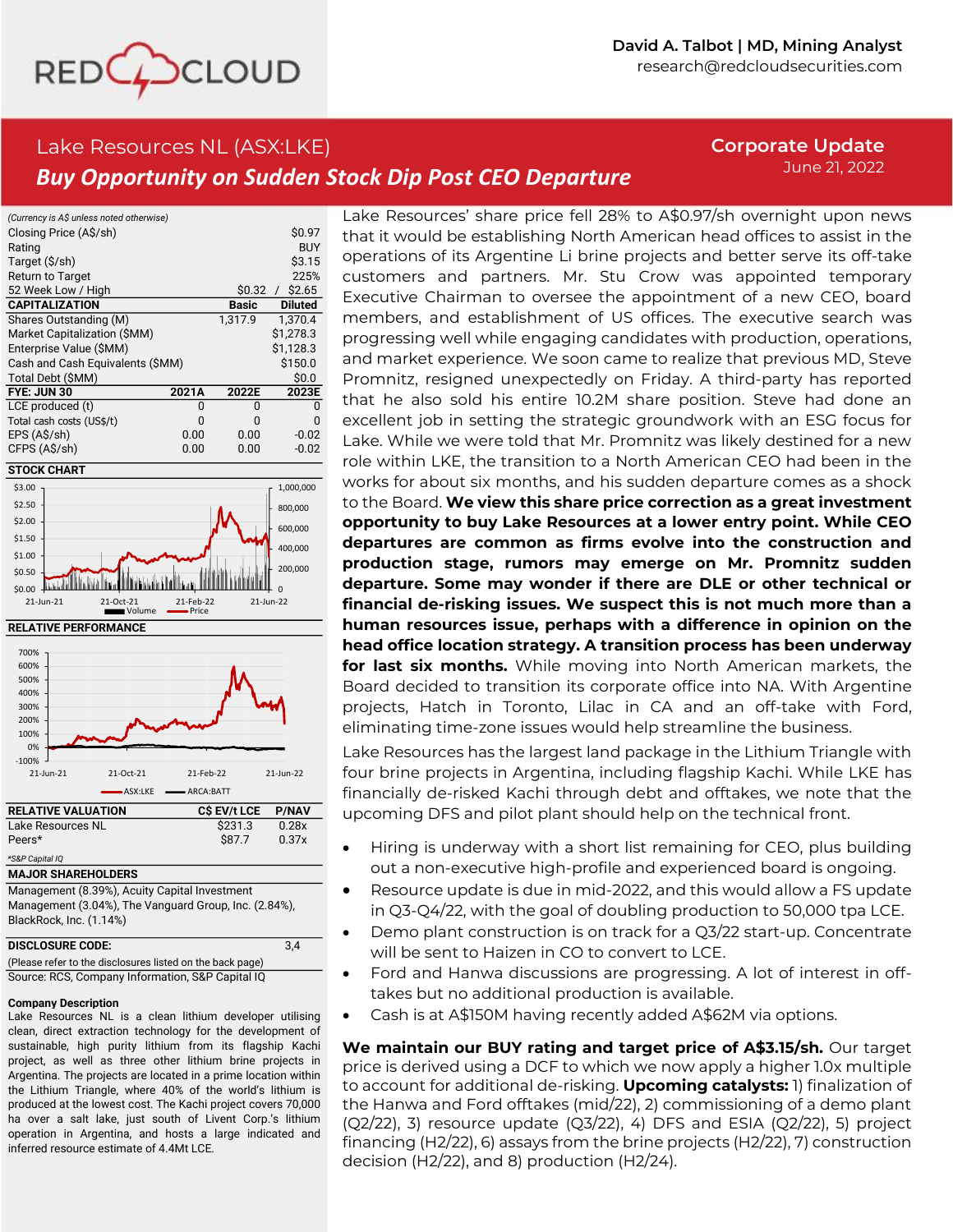

#### **David A. Talbot | MD, Mining Analyst Alina Islam | Senior Research Associate Daniel Kozielewicz | Research Associate Shikhar Sarpal | Research Associate**

#### **Red Cloud Securities Inc.**

120 Adelaide Street West, Suite 1400 Toronto ON, M5H 1P9 [research@redcloudsecurities.com](mailto:research@redcloudsecurities.com) <https://redcloudresearch.com/>

#### Disclosure Statement

Updated June 21, 2022

|                                                                                                                                                                                                                                                                                                                                                                                                                                                                                                                                                                                                                                                                                                                                                                                                                                                                                                                                                                                                                                                                                                                                                                                                                                                                                                                                    | <b>Recommendation / Target Change</b> |                                                                                  |                                     | Red Cloud Securities has this percentage of its |     |  |
|------------------------------------------------------------------------------------------------------------------------------------------------------------------------------------------------------------------------------------------------------------------------------------------------------------------------------------------------------------------------------------------------------------------------------------------------------------------------------------------------------------------------------------------------------------------------------------------------------------------------------------------------------------------------------------------------------------------------------------------------------------------------------------------------------------------------------------------------------------------------------------------------------------------------------------------------------------------------------------------------------------------------------------------------------------------------------------------------------------------------------------------------------------------------------------------------------------------------------------------------------------------------------------------------------------------------------------|---------------------------------------|----------------------------------------------------------------------------------|-------------------------------------|-------------------------------------------------|-----|--|
|                                                                                                                                                                                                                                                                                                                                                                                                                                                                                                                                                                                                                                                                                                                                                                                                                                                                                                                                                                                                                                                                                                                                                                                                                                                                                                                                    |                                       |                                                                                  | universe assigned as the following: |                                                 |     |  |
| Date                                                                                                                                                                                                                                                                                                                                                                                                                                                                                                                                                                                                                                                                                                                                                                                                                                                                                                                                                                                                                                                                                                                                                                                                                                                                                                                               | Rating                                | <b>Target</b>                                                                    | <b>Status</b>                       |                                                 | %   |  |
| 2021-07-15                                                                                                                                                                                                                                                                                                                                                                                                                                                                                                                                                                                                                                                                                                                                                                                                                                                                                                                                                                                                                                                                                                                                                                                                                                                                                                                         | <b>NA</b>                             | <b>NA</b>                                                                        | <b>BUY</b>                          |                                                 | 74% |  |
| 2021-08-12                                                                                                                                                                                                                                                                                                                                                                                                                                                                                                                                                                                                                                                                                                                                                                                                                                                                                                                                                                                                                                                                                                                                                                                                                                                                                                                         | <b>NA</b>                             | <b>NA</b>                                                                        | BUY (S)                             |                                                 | 22% |  |
| 2021-09-23                                                                                                                                                                                                                                                                                                                                                                                                                                                                                                                                                                                                                                                                                                                                                                                                                                                                                                                                                                                                                                                                                                                                                                                                                                                                                                                         | <b>NA</b>                             | <b>NA</b>                                                                        | <b>HOLD</b>                         |                                                 | 0%  |  |
| 2021-09-29                                                                                                                                                                                                                                                                                                                                                                                                                                                                                                                                                                                                                                                                                                                                                                                                                                                                                                                                                                                                                                                                                                                                                                                                                                                                                                                         | <b>NA</b>                             | <b>NA</b>                                                                        | SELL/Tender                         |                                                 | 0%  |  |
| 2021-10-12                                                                                                                                                                                                                                                                                                                                                                                                                                                                                                                                                                                                                                                                                                                                                                                                                                                                                                                                                                                                                                                                                                                                                                                                                                                                                                                         | <b>BUY</b>                            | 1.25                                                                             | <b>NA</b>                           |                                                 | 2%  |  |
| 2021-10-13                                                                                                                                                                                                                                                                                                                                                                                                                                                                                                                                                                                                                                                                                                                                                                                                                                                                                                                                                                                                                                                                                                                                                                                                                                                                                                                         | <b>BUY</b>                            | 1.25                                                                             | <b>Under Review</b>                 |                                                 | 1%  |  |
| 2021-10-21                                                                                                                                                                                                                                                                                                                                                                                                                                                                                                                                                                                                                                                                                                                                                                                                                                                                                                                                                                                                                                                                                                                                                                                                                                                                                                                         | <b>BUY</b>                            | 1.25                                                                             |                                     |                                                 |     |  |
| 2021-12-16                                                                                                                                                                                                                                                                                                                                                                                                                                                                                                                                                                                                                                                                                                                                                                                                                                                                                                                                                                                                                                                                                                                                                                                                                                                                                                                         | <b>BUY</b>                            | 1.25                                                                             |                                     |                                                 |     |  |
| 2021-12-17                                                                                                                                                                                                                                                                                                                                                                                                                                                                                                                                                                                                                                                                                                                                                                                                                                                                                                                                                                                                                                                                                                                                                                                                                                                                                                                         | <b>BUY</b>                            | 1.25                                                                             |                                     |                                                 |     |  |
| 2022-01-19                                                                                                                                                                                                                                                                                                                                                                                                                                                                                                                                                                                                                                                                                                                                                                                                                                                                                                                                                                                                                                                                                                                                                                                                                                                                                                                         | <b>BUY</b>                            | 1.25                                                                             |                                     |                                                 |     |  |
| 2022-03-03                                                                                                                                                                                                                                                                                                                                                                                                                                                                                                                                                                                                                                                                                                                                                                                                                                                                                                                                                                                                                                                                                                                                                                                                                                                                                                                         | <b>BUY</b>                            | 2.20                                                                             |                                     |                                                 |     |  |
| 2022-03-30                                                                                                                                                                                                                                                                                                                                                                                                                                                                                                                                                                                                                                                                                                                                                                                                                                                                                                                                                                                                                                                                                                                                                                                                                                                                                                                         | <b>BUY</b>                            | 2.20                                                                             |                                     |                                                 |     |  |
| 2022-04-11                                                                                                                                                                                                                                                                                                                                                                                                                                                                                                                                                                                                                                                                                                                                                                                                                                                                                                                                                                                                                                                                                                                                                                                                                                                                                                                         | BUY                                   | 2.20                                                                             |                                     |                                                 |     |  |
| representatives, researchers and members of their families may hold positions in the<br>companies mentioned in this document and may buy and/or sell their securities.<br>Additionally, Red Cloud Securities Inc. may have provided in the past, and may provide in<br>the future, certain advisory or corporate finance services and receive financial and other<br>incentives from issuers as consideration for the provision of such services.<br>Red Cloud Securities Inc. has prepared this document for general information purposes only.<br>This document should not be considered a solicitation to purchase or sell securities or a<br>recommendation to buy or sell securities. The information provided has been derived from<br>sources believed to be accurate but cannot be guaranteed. This document does not take<br>into account the particular investment objectives, financial situations, or needs of individual<br>recipients and other issues (e.g. prohibitions to investments due to law, jurisdiction issues,<br>etc.) which may exist for certain persons. Recipients should rely on their own investigations<br>and take their own professional advice before investment. Red Cloud Securities Inc. will not<br>treat recipients of this document as clients by virtue of having viewed this document. |                                       |                                                                                  |                                     |                                                 |     |  |
| Red Cloud Securities Inc. takes no responsibility for any errors or omissions contained herein,<br>and accepts no legal responsibility for any errors or omissions contained herein, and accepts<br>no legal responsibility from any losses resulting from investment decisions based on the<br>content of this report.<br>Company Specific Disclosure Details                                                                                                                                                                                                                                                                                                                                                                                                                                                                                                                                                                                                                                                                                                                                                                                                                                                                                                                                                                     |                                       |                                                                                  |                                     |                                                 |     |  |
| Company Name                                                                                                                                                                                                                                                                                                                                                                                                                                                                                                                                                                                                                                                                                                                                                                                                                                                                                                                                                                                                                                                                                                                                                                                                                                                                                                                       |                                       |                                                                                  | Ticker Symbol                       | <b>Disclosures</b>                              |     |  |
| Lake Resources NL                                                                                                                                                                                                                                                                                                                                                                                                                                                                                                                                                                                                                                                                                                                                                                                                                                                                                                                                                                                                                                                                                                                                                                                                                                                                                                                  |                                       |                                                                                  | ASX:LKE                             | 3,4                                             |     |  |
| 1.<br>operations.                                                                                                                                                                                                                                                                                                                                                                                                                                                                                                                                                                                                                                                                                                                                                                                                                                                                                                                                                                                                                                                                                                                                                                                                                                                                                                                  |                                       | The analyst has visited the head office of the issuer or has viewed its material |                                     |                                                 |     |  |

#### Disclosure Requirement

Company Specific Disclosure Details

| Company opeeme Disclosare Details |                   |                             |      |  |  |  |
|-----------------------------------|-------------------|-----------------------------|------|--|--|--|
|                                   | Company Name      | Ticker Symbol   Disclosures |      |  |  |  |
|                                   | Lake Resources NL | ASX:LKE                     | -3.4 |  |  |  |